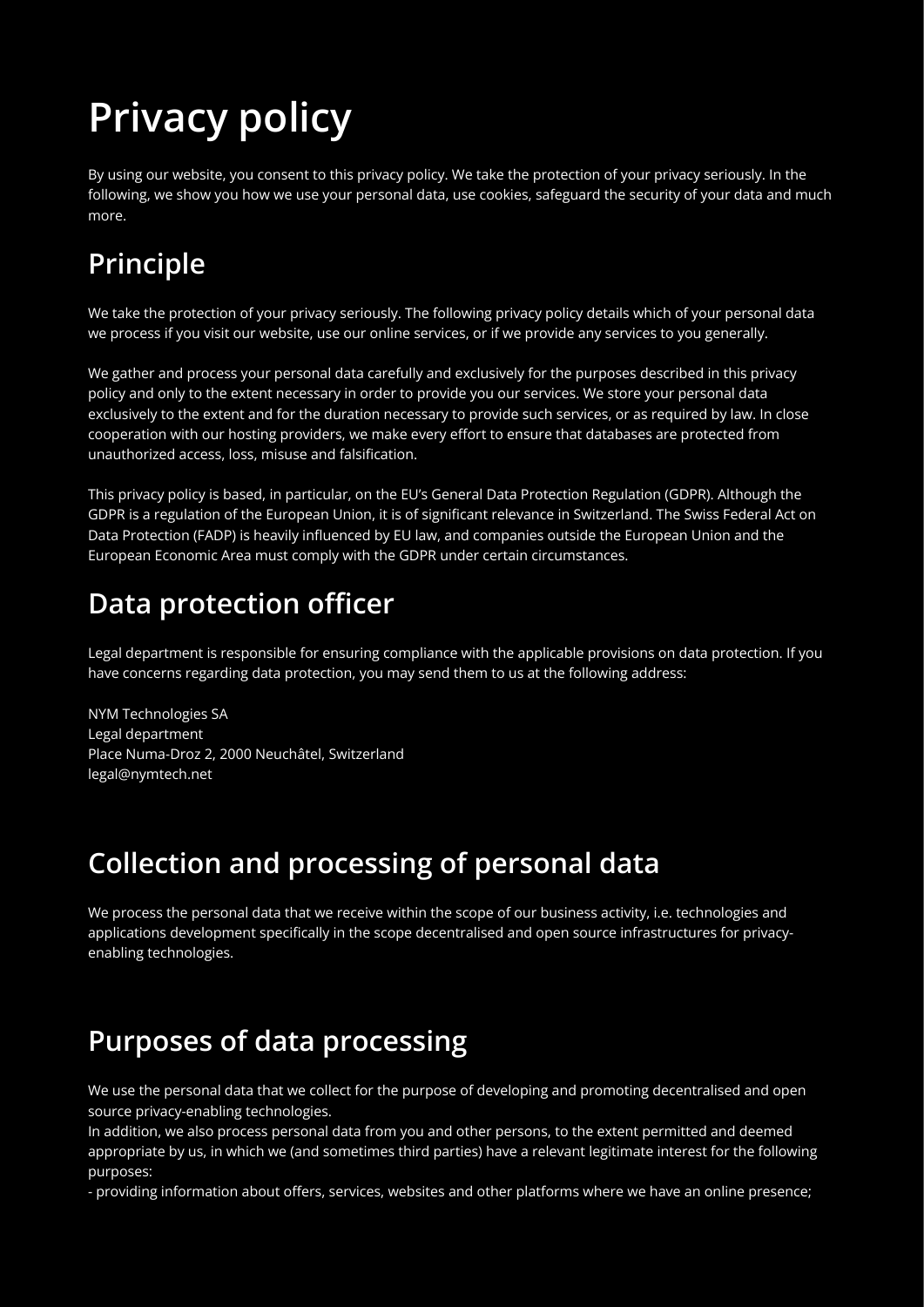- communicating with third parties and processing their queries (e.g. applications, media queries);

- examining and optimizing needs analysis procedures for the purpose of directly addressing customers, as well as collecting personal data from publicly accessible sources for the purpose of customer acquisition; - advertising and providing information about our services and offers if you have not refused permission for the use of your data for this purpose (you may refuse permission at any time and we will place you on a list to block the sending of further advertising);

- market surveys, opinion research, media monitoring; and/or

- safeguarding our operations, in particular our IT, our website and other platforms.

If you have given us your consent to process your personal data for specific purposes (e.g., by registering to receive newsletters or by submitting other requests via online forms on our website), we process your personal data within the scope of, and based on, this consent, unless another legal basis or other legitimate grounds exist. Consent that has been given can be revoked at any time but has no effect on any data processing that has already been carried out.

### **Cookies/tracking and other technologies in connection with the use of our website**

#### **Cookies and figurative elements**

We typically use cookies and other similar techniques which can identify your browser or your device. A cookie is a small file which is sent to your computer or stored automatically on your computer or mobile device by your web browser when you visit our website. If you visit this website again, we can then recognize you even if we do not know who you are. In addition to cookies which are only used for one session and are deleted after your visit to the website ("session cookies"), permanent cookies can also be used to save your user settings and other information for a specific duration of time (e.g. two years). However, you can adjust your browser settings so that it rejects cookies, only saves them for one session, or deletes them after a set time. Most browsers are pre-set to accept cookies. We use permanent cookies to better understand how you use our offers and content. If you block cookies, it is possible that certain functions (e.g. language options) will no longer work.

To the extent permitted, we sometimes integrate visible and invisible figurative elements into our newsletters and marketing emails which, when retrieved from our servers, allow us to know if and when you have opened the email. In this way, we can also measure and better understand how you use our offers, and we can tailor them to you. You can block them in your email program.

#### **Newsletters and marketing emails**

By using our website and giving your consent to receive newsletters and other marketing emails, you agree to the use of these techniques. If you do not want this, you must adjust the settings of your browser and email program accordingly.

#### **Google Analytics**

We sometimes use Google Analytics on our website, a service provided by Google LLC. Google Analytics allows us to measure and evaluate the use (non-personal) of the website. For this purpose, permanent cookies are also used, which are set by the service provider. The service provider does not receive any personal data (and does not store any IP addresses) but can track your use of the website, combine this information with data from other websites you have visited and are also tracked by the service provider, and use these insights for its own purposes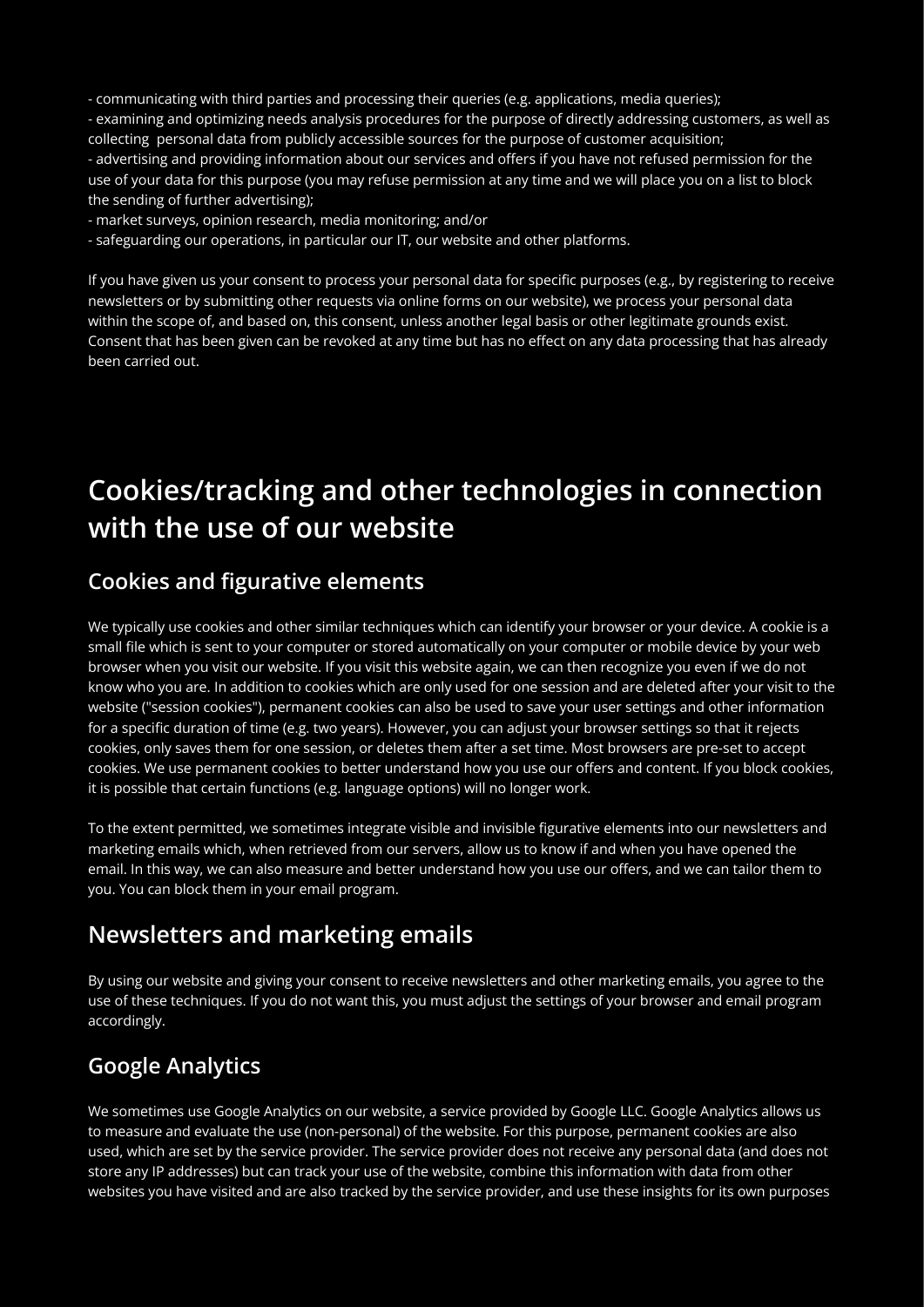(e.g. to tailor advertising). If you have registered yourself with the service provider (Google), then this service provider may identify you. The processing of your personal data by the service provider is therefore the responsibility of the service provider in accordance with its own data protection provisions. The service provider merely informs us as to how our website is used (no personal information about you).

#### **Google reCAPTCHA**

We sometimes use Google reCAPTCHA on our website, a service provided by Google LLC. We may use Google reCAPTCHA to protect our website. Data processing is based on your consent. The purpose of reCAPTCHA is to check whether a human or an automated program is entering data on our website (e.g. in a contact form). reCAPTCHA analyses the behavior of the website visitor on the basis of various characteristics. Cookies are also used for this purpose and are set by the service provider. The analysis starts automatically as soon as the visitor opens the website and runs entirely in the background. Website visitors are not informed that an analysis is taking place. For the analysis, Google can evaluate all the information on these form pages (including the IP address, how long the visitor stays on the website and the user's mouse movements). The data collected during the analysis is forwarded to Google. The use of the reCAPTCHA service is in accordance with [Google's Privacy Policy](https:// policies.google.com/privacy?hl=en) and [Terms of Service](https://policies.google.com/terms?hl=en). For more information, see the website for [Google reCAPTCHA](https://www.google.com/recaptcha/about/).

#### **Plug-ins**

We also may use plug-ins on our website for social networks, which are clearly indicated (usually with the relevant social network's logo). We have configured these elements to be disabled by default. If you activate them (by clicking on them), the operator of the corresponding social network registers that you are on our website and where you are located, and can use this information for its own purposes. The processing of your personal data by the operator is therefore the responsibility of the operator in accordance with its own data protection provisions. We do not receive any information about you from the operator.

# **Transfer of data to third parties**

Your personal data is neither transferred nor sold or otherwise transmitted to third parties in any form, unless this is required to provide you the services you requested form us, or if you have expressly consented to this. In addition, data may be transmitted to third parties if we are under obligation to do so by law or by an authority of competent jurisdiction.

Some recipients of your data are located in Switzerland but can also be anywhere in the world. If we transmit data to a country that does not have appropriate data protection, we ensure an appropriate level of protection by employing contracts accordingly, or we act on the basis of the following statutory/legal exemptions: consent, performance of the contract, the establishment, execution or enforcement of legal claims, overriding public interests, published personal data, or the need to protect the integrity of the persons in question. At any time, via the contact data specified under Section 2, you may request information about the contractual guarantees mentioned. However, we reserve the right to redact copies, or to supply them only in part, for data protection reasons or reasons of confidentiality.

# **Duration of personal data storage**

We process and store your personal data to the extent that it is required to provide our services or for the purposes pursued by the processing, which means, for example, for the entire duration of the business relationship (from the start and performance of services to their end date), and beyond that in accordance with legal obligations for storage and documentation.